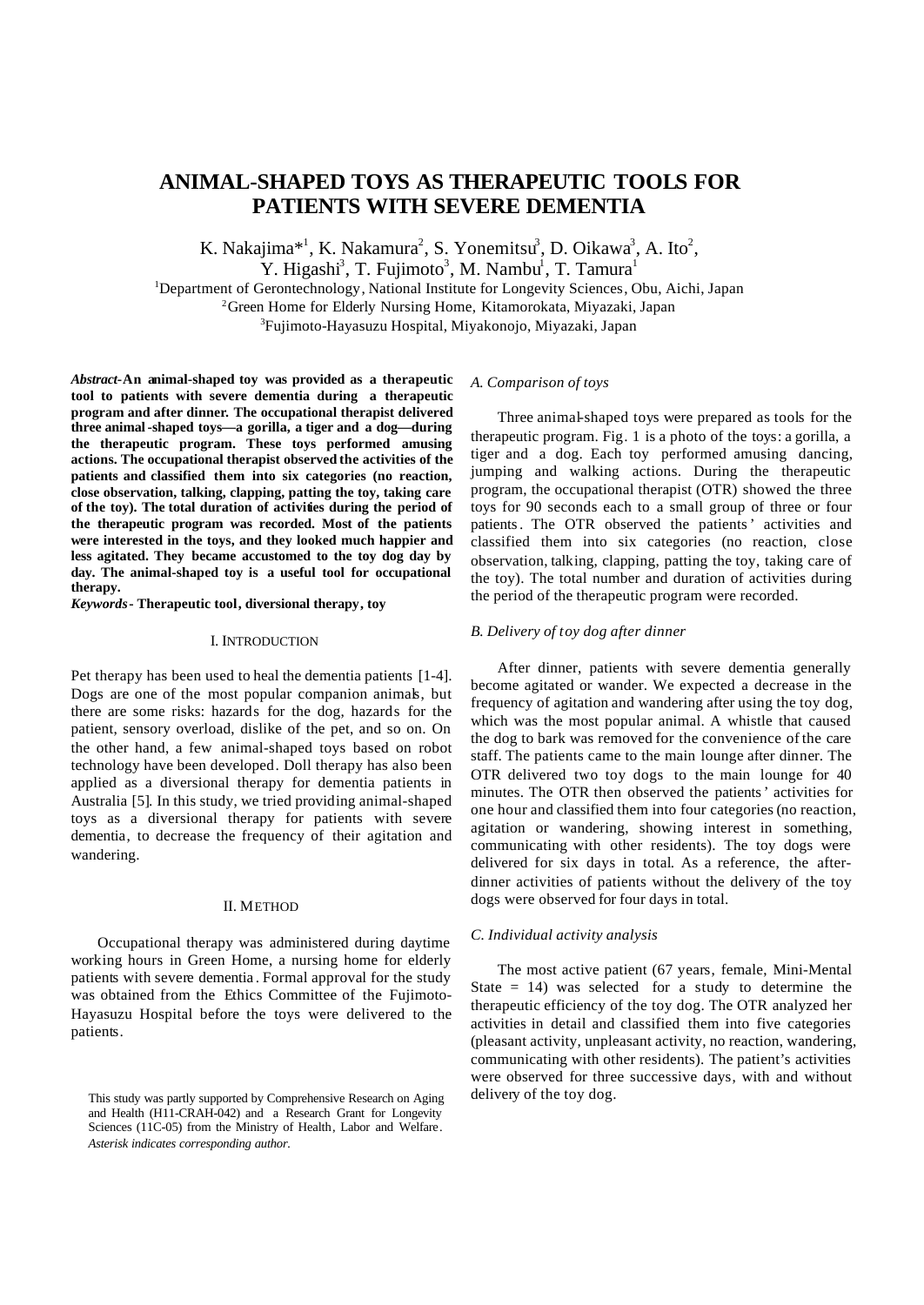| <b>Report Documentation Page</b>                                                                                                                                                                                                                                                                   |                           |                                                    |
|----------------------------------------------------------------------------------------------------------------------------------------------------------------------------------------------------------------------------------------------------------------------------------------------------|---------------------------|----------------------------------------------------|
| <b>Report Date</b><br>25OCT2001                                                                                                                                                                                                                                                                    | <b>Report Type</b><br>N/A | Dates Covered (from to)                            |
| <b>Title and Subtitle</b><br>Animal-Shaped Toys as Therapeutic Tools for Patients with<br>Severe Dementia                                                                                                                                                                                          |                           | <b>Contract Number</b>                             |
|                                                                                                                                                                                                                                                                                                    |                           | <b>Grant Number</b>                                |
|                                                                                                                                                                                                                                                                                                    |                           | <b>Program Element Number</b>                      |
| Author(s)                                                                                                                                                                                                                                                                                          |                           | <b>Project Number</b>                              |
|                                                                                                                                                                                                                                                                                                    |                           | <b>Task Number</b>                                 |
|                                                                                                                                                                                                                                                                                                    |                           | <b>Work Unit Number</b>                            |
| Performing Organization Name(s) and Address(es)<br>Department of Gerontechnology, National Institute for<br>Longevity Sciences, Obu, Aichi, Japan                                                                                                                                                  |                           | <b>Performing Organization Report Number</b>       |
| <b>Sponsoring/Monitoring Agency Name(s) and Address(es)</b><br>US Army Research Development & Standardization Group<br>(UK) PSC 803 Box 15 FPO AE 09499-1500                                                                                                                                       |                           | Sponsor/Monitor's Acronym(s)                       |
|                                                                                                                                                                                                                                                                                                    |                           | <b>Sponsor/Monitor's Report Number(s)</b>          |
| <b>Distribution/Availability Statement</b><br>Approved for public release, distribution unlimited                                                                                                                                                                                                  |                           |                                                    |
| <b>Supplementary Notes</b><br>Papers from the 23rd Annual International conference of the IEEE Engineering in Medicine and Biology Society,<br>October 25-28, 2001, held in Istanbul, Turkey. See also ADM001351 for entire conference on cd-rom., The original<br>document contains color images. |                           |                                                    |
| <b>Abstract</b>                                                                                                                                                                                                                                                                                    |                           |                                                    |
| <b>Subject Terms</b>                                                                                                                                                                                                                                                                               |                           |                                                    |
| <b>Report Classification</b><br>unclassified                                                                                                                                                                                                                                                       |                           | <b>Classification of this page</b><br>unclassified |
| <b>Classification of Abstract</b><br>unclassified                                                                                                                                                                                                                                                  |                           | <b>Limitation of Abstract</b><br>UU                |
| <b>Number of Pages</b><br>3                                                                                                                                                                                                                                                                        |                           |                                                    |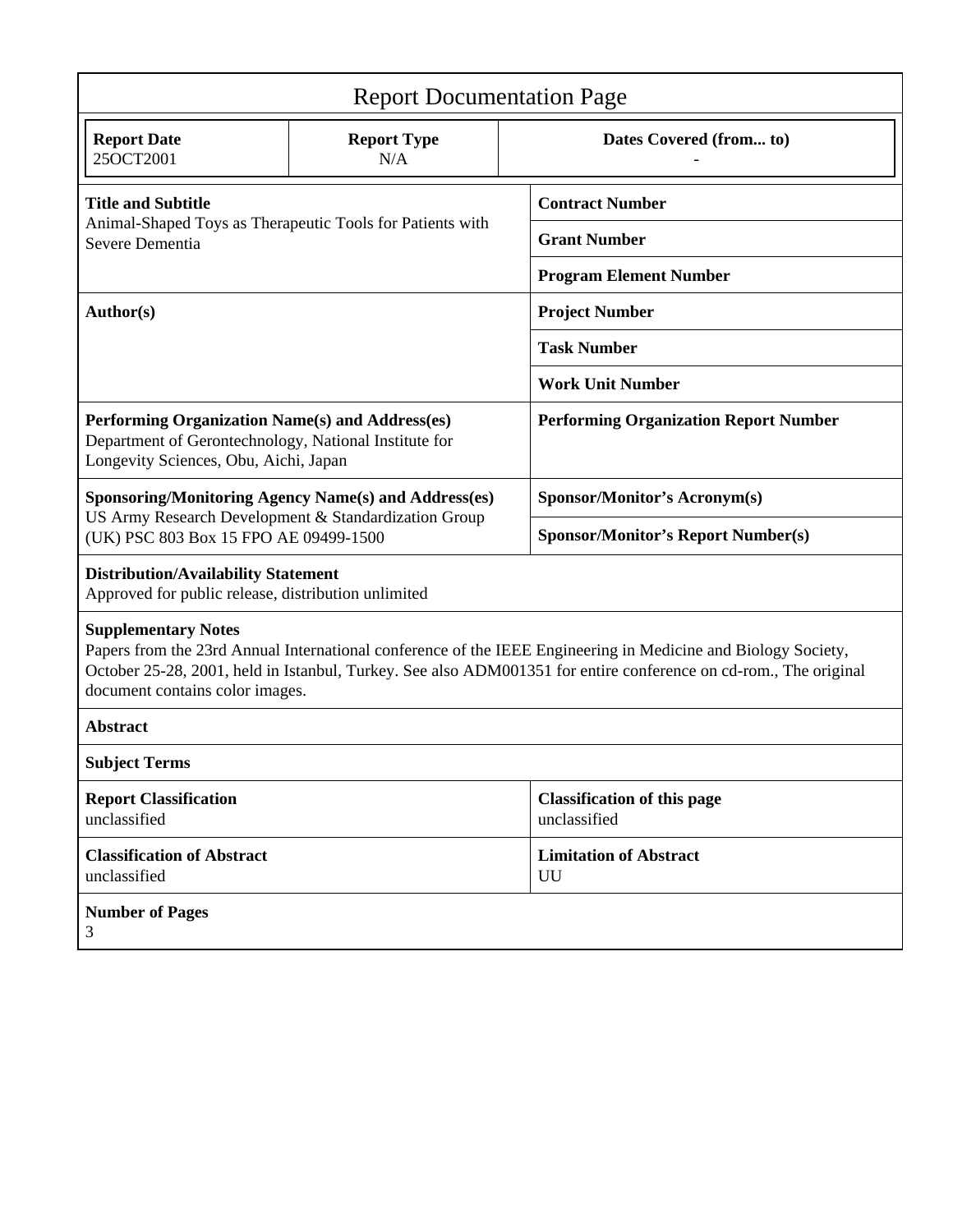

Fig. 1. Animal-shaped toys as therapeutictools: (a) gorilla (b) tiger (c) dog.



Fig. 2. Comparison of patients' activities when presented with three animal-shaped toys.

## III. RESULTS

#### *A. Comparison of toys*

The activities of patients are summarized in Fig. 2. Although no significant differences were observed between responses to the three different toys, the total time spent in active behavior (talk, pat and take care of the toy) was relatively longer with the toy dog. A longer total time was spent in look, talk and clap with the toy gorilla.

## *B. Delivery of toy dog after dinner*

Fig. 3 shows the average number of participants. About 20 participants came to the main lounge every day. Of these, about 10 participants showed no reaction and a few participants wandered or were agitated during this period. The average number of participants showing no reaction was



Fig. 3. Average number of participants in the activities in the main lounge after dinner.

decreased, and the average number showing interest was increased by the delivery of the toy dog. A few participants fended off the toy dog.

## *C. Individual activity analysis*

Fig. 4 shows the results from three successive days with and without delivery of the toy dog. Without the delivery, the main activities were wondering, communicating with other residents and no reaction. Pleasant activity was increased by the appearance of the dog on 7 June, but the total duration of pleasant activity decreased day by day. There was little wondering.

## IV. DISCUSSION

We tried providing animal-shaped toys as a diversional therapy for patients with severe dementia. In this study, no significant differences were observed between responses to the three different toys, although patients were more familiar with the dog shape than with the gorilla or the tiger shapes, and they wondered about, or were afraid of, the amusing actions of the toy gorilla and tiger.

Most of the patients were interested in the toy dog after dinner, and they looked much happier and less agitated, although a few fended off from it. We noticed that the patients became accustomed to the toy dog day by day (see Fig. 4). Although the therapeutic program requires improvement, for instance regarding the accommodation of groups and the frequency of delivery, the toy dog was a